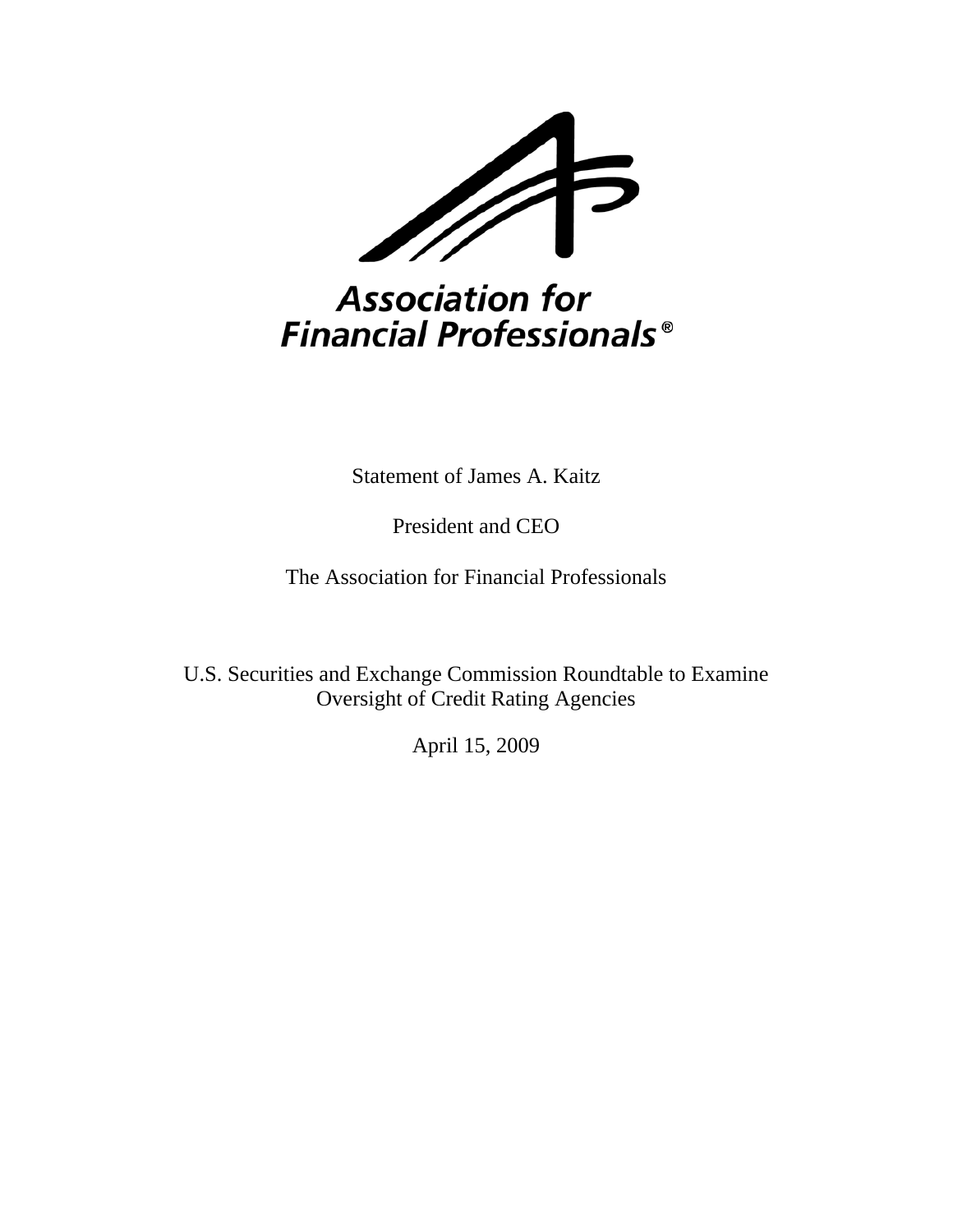Association for Financial Professionals (AFP) SEC Statement re: Oversight of Credit Rating Agencies April 15, 2009 Page 2 of 9

Good afternoon Chairman Schapiro, SEC Commissioners and other distinguished guests. I am Jim Kaitz, President and CEO of the Association for Financial Professionals (AFP). AFP welcomes the opportunity to participate in today's roundtable to examine the oversight of credit rating agencies and to provide valuable insights and suggestions from the end-user perspective.

As the global resource and advocate for the finance profession, AFP serves over 16,000 members who manage, and safeguard the financial assets of more than 5,000 U.S. organizations. Many of our members are responsible for issuing short- and long-term debt and for managing the corporate cash, 401k and pension assets of their organizations. In these fiduciary capacities, our members are significant users of the credit rating agencies. Acting as both investors and issuers of debt, our members represent a balanced view of the credit ratings process; and have a significant stake in the outcome of the reform of rating agency practices and regulation.

AFP believes that a credit ratings process and investor confidence in ratings issued are vital to the efficient operation of global capital markets. It is necessary that the ratings produced by Nationally Recognized Statistical Rating Organizations (NRSRO) be sound and reliable. However, we believe that the current rating agency processes and business model is broken and was a catalyst for the sub-prime debacle and resulting financial meltdown that we are all so well aware of. A new model is needed to restore investor confidence and reestablish efficient global capital markets. The time has long passed for incremental reform. The credit rating system must be fundamentally overhauled.

#### **BACKGROUND**

For nearly 100 years, rating agencies have been providing opinions on the creditworthiness of issuers of debt to assist investors. The Securities and Exchange Commission (SEC), banking regulators, and the Federal Government also rely on ratings from rating agencies. In 1975, the SEC recognized Moody's, Standard & Poor's, and Fitch, the three major rating agencies in existence at that time, as the first nationally recognized statistical rating organizations (NRSRO). The SEC and other regulators use the ratings from the NRSROs to determine whether certain regulated investment portfolios, including those of mutual funds, insurance companies and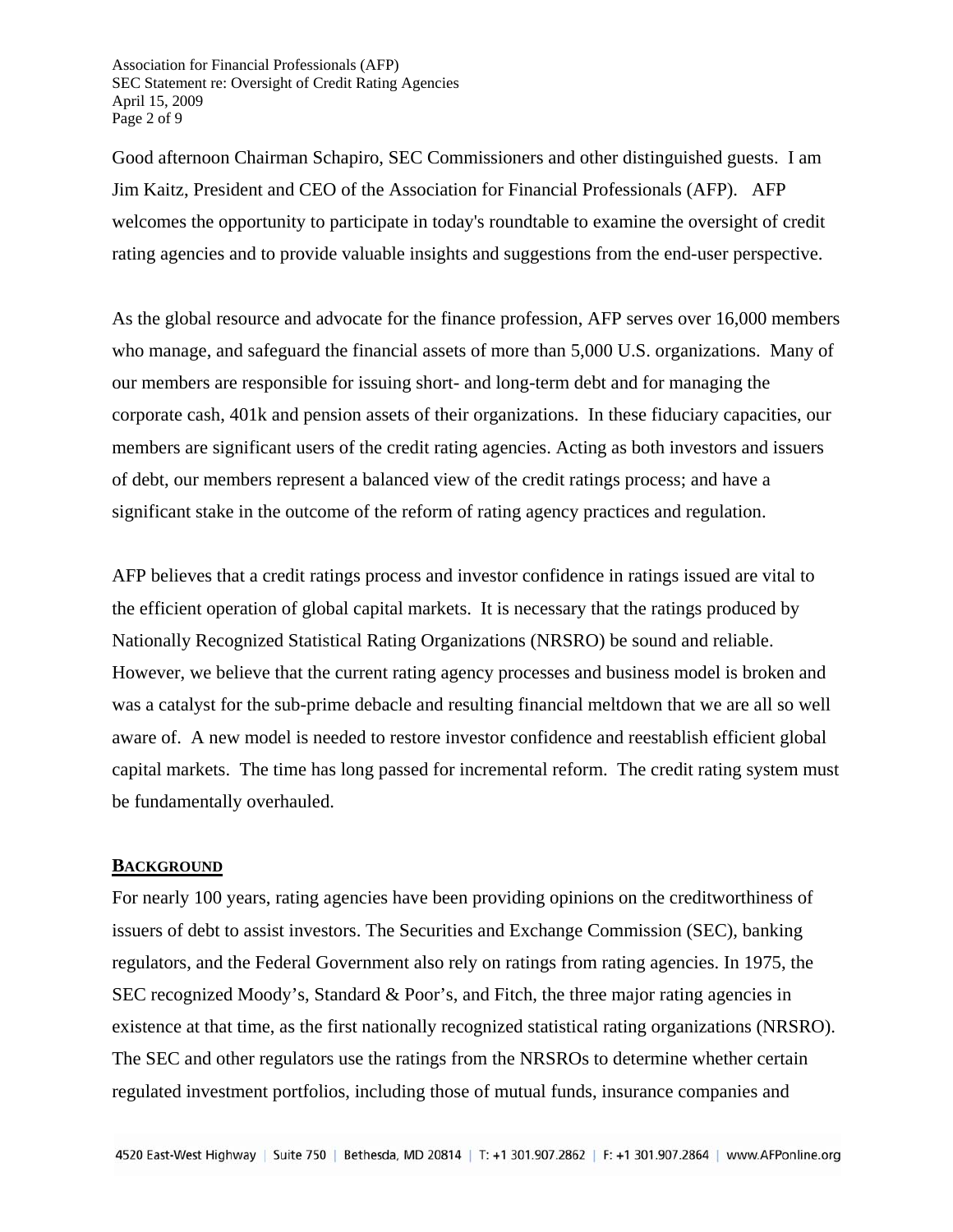Association for Financial Professionals (AFP) SEC Statement re: Oversight of Credit Rating Agencies April 15, 2009 Page 3 of 9

banks, meet established credit quality standards. As a result, companies that hope to have their debt purchased by these portfolios must have a rating from an NRSRO. From 1975 to 1992, the SEC recognized four other rating agencies, but each of these entrants consequently merged with Fitch. The SEC did not recognize any new agencies from 1992 until April 2003, when Dominion Bond Rating Service received recognition from the SEC, becoming the fourth NRSRO. There are currently 10 NRSROs.

Some market participants have argued that the NRSROs did not adequately warn investors of the impending failure of Enron, WorldCom, Parmalat, and other companies. For example, in 2001, the rating agencies continued to rate the debt of Enron as "investment grade" days before the company filed for bankruptcy. These failures occurred despite the fact that CRAs have access to non-public information because of their exemption from Regulation Fair Disclosure (Reg FD). As a result of the corporate scandals of 2001, Congress, in the Sarbanes-Oxley Act required the SEC to conduct a study on credit rating agencies examining the role of rating agencies in evaluating debt issuers, the importance of that role to investors and any impediments to accurate appraisal by credit rating agencies. Sarbanes-Oxley also required the study to determine whether there are any barriers to entry into the credit rating market and whether there are conflicts of interest that hinder the performance of the rating agencies.

In January 2003, the SEC released the Sarbanes-Oxley-required study, which identified five major issues that the SEC stated it would examine further: information flow, potential conflicts of interest, alleged anti-competitive or unfair practices, reducing potential barriers to entry and ongoing oversight. Following the study, the SEC issued, for public comment, a concept release exploring these issues on June 4, 2003. As of this hearing, the SEC has not issued any proposed rule specific to that concept release.

In September 2002, AFP surveyed senior-level corporate practitioners and financial industry service providers on their views regarding the quality of the NRSROs' ratings, the role the SEC should take in regulating the agencies, and the impact additional competition may have on the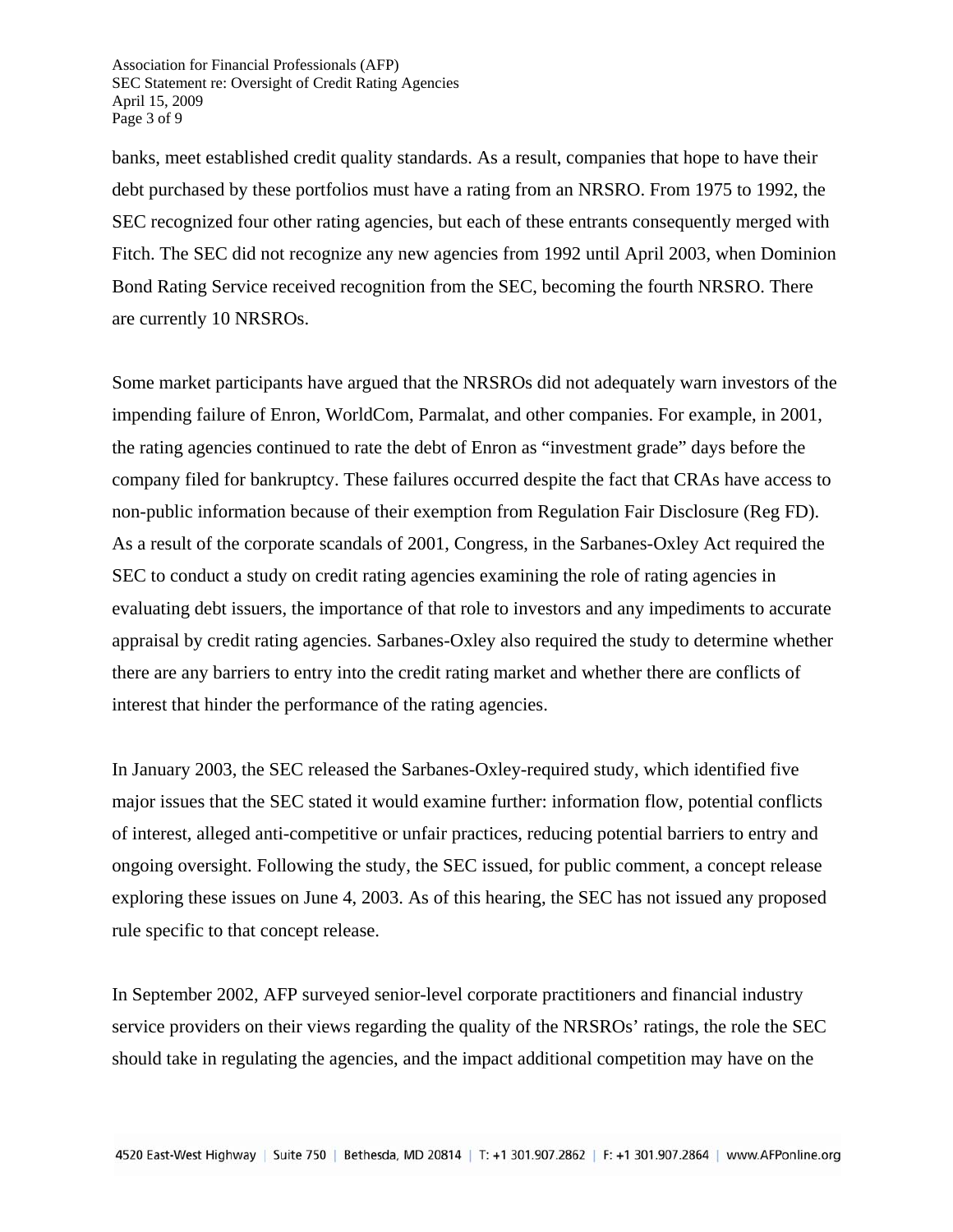Association for Financial Professionals (AFP) SEC Statement re: Oversight of Credit Rating Agencies April 15, 2009 Page 4 of 9

marketplace for ratings information. In that survey, many financial professionals indicated that the ratings generated by the NRSROs were neither accurate nor timely.

In September 2004, AFP once again surveyed senior-level financial professionals regarding the accuracy and timeliness of the NRSROs' analyses and on the potential role regulators may have in promoting competition among credit rating agencies<sup>1</sup>.

Key findings of the 2004 AFP Rating Agency Survey include:

- Eighty-seven percent of responding organizations with debt indicate that credit providers require them to obtain and maintain a rating from at least one of the four NRSROs.
- Many financial professionals believe that the ratings of their organizations are either inaccurate or are not updated on a timely basis.
- A third of corporate practitioners believe the ratings on their organization's debt are inaccurate.
- Fifty-two percent of financial professionals indicate that the cost of credit ratings has increased by at least 11 percent over the past three years, including 19 percent that indicate that costs have increased at least 25 percent over that time period.
- While many responding organizations are confident in the accuracy of the ratings they use for investments, they are less confident in the timeliness of the same ratings.
- Financial professionals believe the SEC should take a greater role in overseeing the credit rating agencies along with encouraging greater competition in the field.

Since the release of this information several years ago, AFP has consistently been in communication with our members assessing whether the situation has gotten better or worse with NRSROs and the ratings they produce. We are disappointed to report that the general frustration and lack of confidence has grown considerably and the recent disruptions in the credit markets have only exacerbated the problems that many financial professionals are experiencing.

<sup>&</sup>lt;sup>1</sup> For complete copies of both survey results visit  $\frac{www.AFPOnline.org}{m}$ .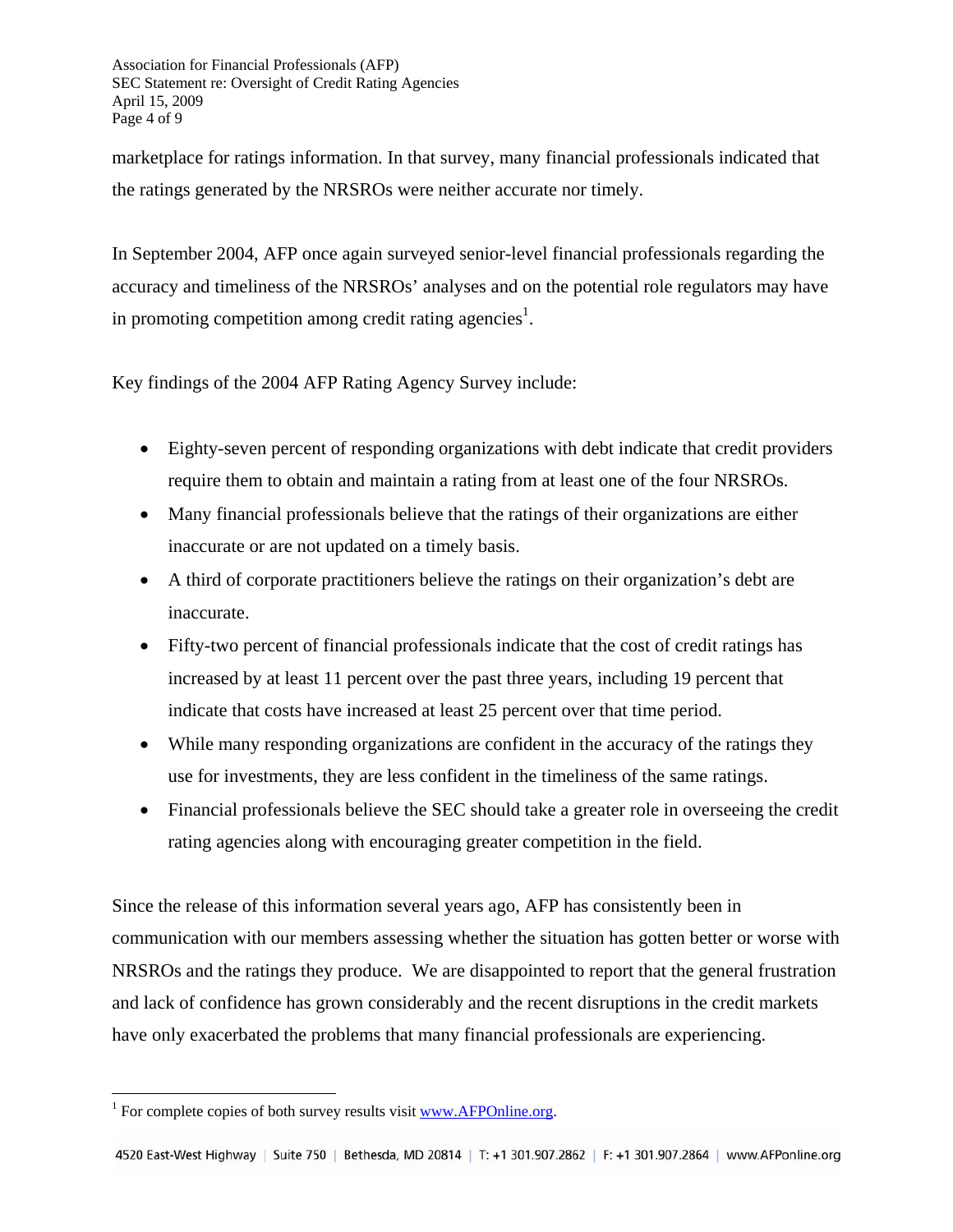Association for Financial Professionals (AFP) SEC Statement re: Oversight of Credit Rating Agencies April 15, 2009 Page 5 of 9

## **A New Structure for Ratings Organizations**

Since 2002, AFP has been a vocal advocate for the reform of the credit ratings industry. During that time, we conducted several surveys that found that both issuers of corporate/municipal debt and investors of corporate cash and pension assets believe: 1) the information provided by credit rating agencies is neither timely nor accurate, 2) the rating agencies are primarily serving the interest of their shareholders and other parties rather than investors, and 3) the SEC or some other regulatory body must increase its oversight of rating agencies and takes steps to foster greater competition in the market for credit rating information. In April of 2004, AFP and treasury associations from Europe issued the *Code of Standard Practices for Participants in the Credit Rating Process*, which preceded the *Code of Conduct Fundamentals for Credit Rating Agencies* issued by the International Organization of Securities Commissions (IOSCO). We testified before Senate and House committees on a number of occasions and submitted many comment letters to the SEC on its proposed rules relating to NRSROs.

While AFP believes that the *Credit Rating Agency Reform Act of 2006* (CRRA) and the SEC rules implementing the Act made significant strides toward removing barriers to competition the SEC had imposed, more work must be done to adequately address deficiencies with the current model in place. Unfortunately, passage of the CRRA has not led to real competition in the credit ratings market nor has it improved the ability of the two dominant rating agencies (Moody's and S&P) to produce timely and accurate ratings, while at the same time their fee structure has continued to rise. The recent market turmoil and disruptions in the credit markets provide strong empirical evidence that the rules do not go far enough – **significant reform** is necessary in order to fix this inherently broken system. The model and structure of the ratings agencies is flawed and AFP believes that changes to current rules will not adequately address these flaws.

Therefore, today AFP is proposing the following changes and enhancements to the current model for your consideration. We realize that additional work will need to be done should either of these ideas materialize into action but it is our hope that these suggestions can serve as the impetus for meaningful dialogue and deliberative action toward necessary reforming of the CRAs. AFP believes there to be two business models for the rating agencies that are worthy of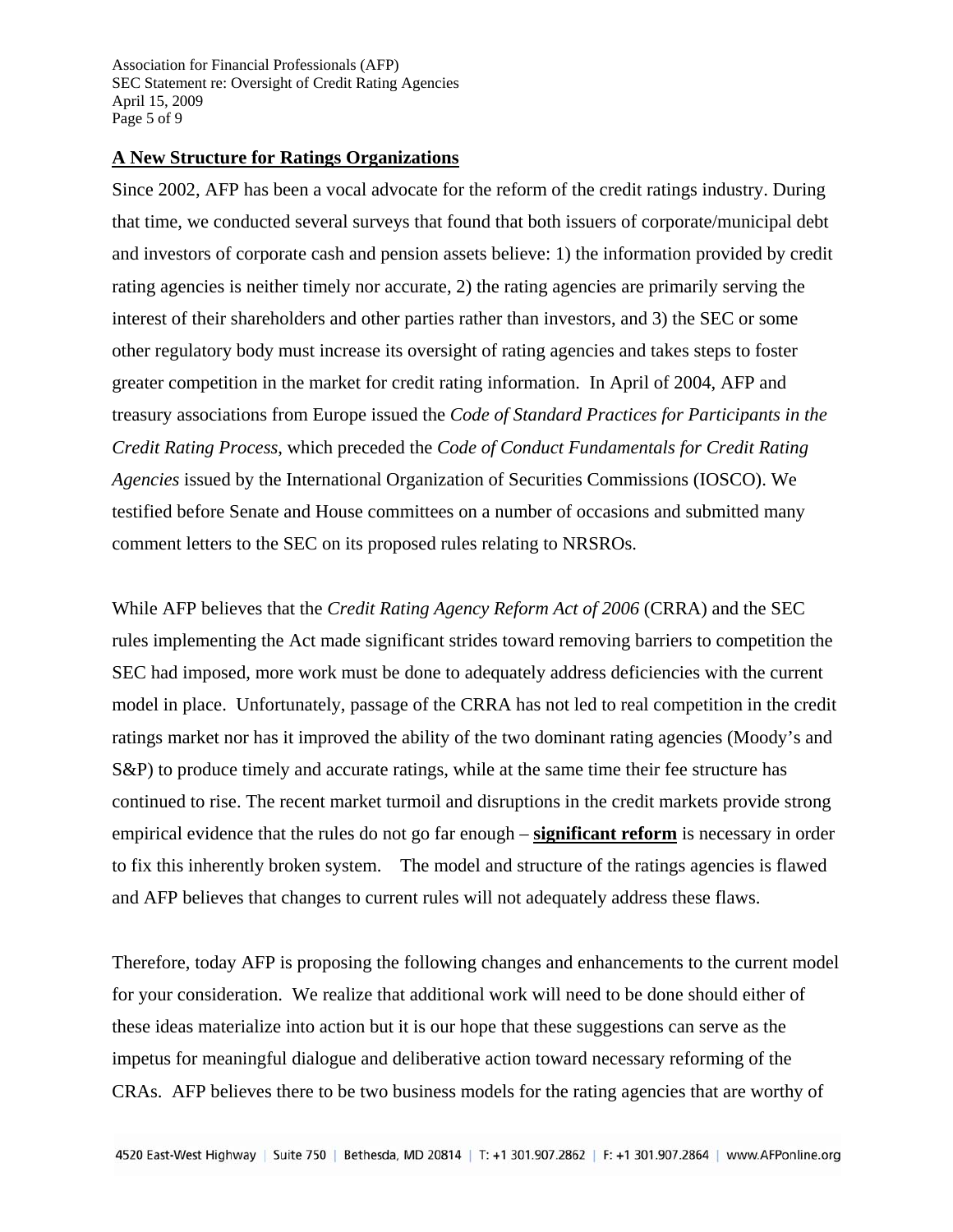Association for Financial Professionals (AFP) SEC Statement re: Oversight of Credit Rating Agencies April 15, 2009 Page 6 of 9

further consideration: a) create a stand-alone model, where the only activities of the enterprise would be credit ratings; and b) implementing rules that direct government support of the other non-major NRSROs.

Our first proposal is to implement a model that is similar in nature to a utility to support ratings organizations whose sole business purpose would be to provide credible and reliable ratings. These new ratings organizations could be financed by a transaction fee which could be levied both on upon investors and issuers alike. As an example, it may be based on the amount of debt outstanding of an issuer or assets under management of an investor but the idea would be to separate compensation from the actual ratings process. Rating agencies operating under this model would be able to interact with and advise organizations being rated, but could *not* charge fees for providing advice, as Moody's and S&P currently do today.

AFP believes this model is a viable way to subsidizing a rating organization that agrees to provide credible and reliable ratings as their sole business purpose. Additionally, this type of transaction fee model would have built-in price controls because it is based on a flat fee. With this stand-alone model, most of the conflicts-of-interest that the current CRAs have would be removed. The key to making this model flourish is to have it funded by the transaction fee. It is our contention that whether the fees are paid by the issuer/structurer or the investor, there are inherent biases in place. In the issuer-based model, there will always be pressure for the CRA to give the highest rating, and to maintain that rating, while in an investor/ or subscription-based model there will be pressure for the initial rating to be as low as possible, combined with a desire to protect the rating on an on-going basis. In either scenario, it is inevitable that potential conflicts exists with true credit analysis. However, we believe the stand alone model would significantly mitigate conflicts of interest issues that currently exist.

By creating a funding source that is independent of the issuers and investors, the focus of the CRAs will be on producing the most accurate and timely credit analysis rather than satisfying the desires of any other vested interest. Under this model, the SEC would still have to exercise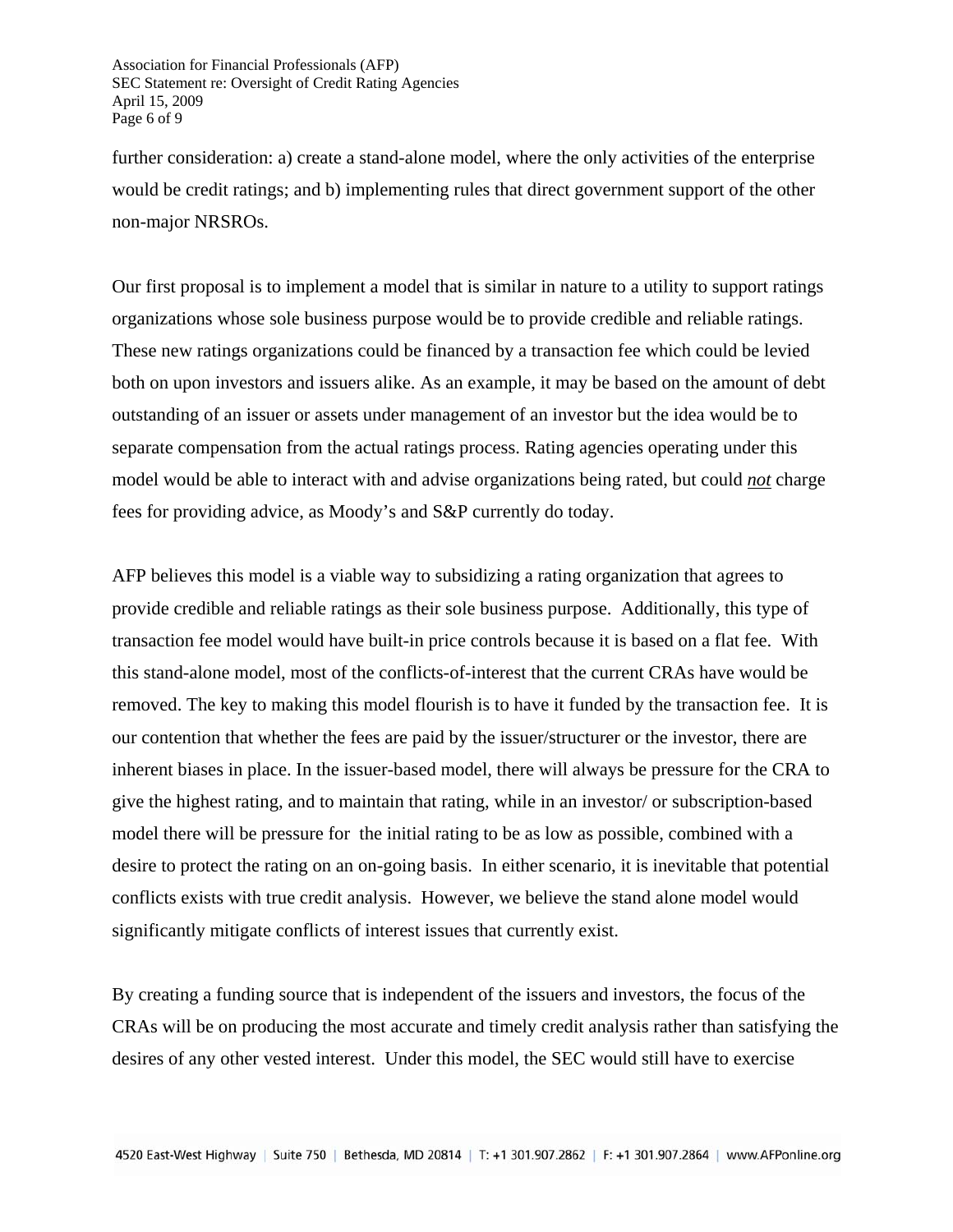Association for Financial Professionals (AFP) SEC Statement re: Oversight of Credit Rating Agencies April 15, 2009 Page 7 of 9

vigorous oversight of the CRAs to ensure that they are fulfilling their mission and are held accountable for inaccurate ratings.

The other component we believe is worth exploring would be for the U.S. government to require itself and any all federal programs that require credit ratings, as well as any business that has had a capital infusion from the U.S. government, to utilize the alternative NRSROs as additional credit analysis providers. This departure from tradition by such a key market participant would encourage the development of a truly competitive environment and give credibility to new rating agencies that have not had an opportunity to establish their bona fides on the open market. Given the dominant market position that S&P and Moody's currently possess, the barriers to having one of the alternative NRSROs grow to the point of being an equal competitor seems remote. The U.S. government must break their own addiction to S&P and Moody's due to their duopolistic nature and history of poor performance – who should not be rewarded for failure. We believe others should have the opportunity to take part in this industry if it is to be truly competitive. The government, including the Treasury Department, must immediately begin to use alternative NRSRO's as well as direct some ratings business to the new structures/entities rather than relying solely on those provided by S&P and Moody's. We further propose that federal agencies be required to utilize at least one non-issuer/non-subscriber service/new rating agency for all transactions with underlying assets of \$50 million or more.

Though corporate America currently has the ability to utilize one of the alternative NRSROs, until these entities are viewed as being on a level playing field with the Big Two, this is unlikely to occur. Individual companies will be unwilling to spend the time, resources, and money on ratings that aren't view as being "as good as" the Big Two. If the government were to support the other NRSROs, then with time, they would have the opportunity to grow to be worthy competitors, establish reputations, and provide needed competition in the credit rating agency world.

## **AFP Continues to Support Enhanced Disclosure and Transparency as well as Vigorous Enforcement of Rules to Prevent Conflict of Interest**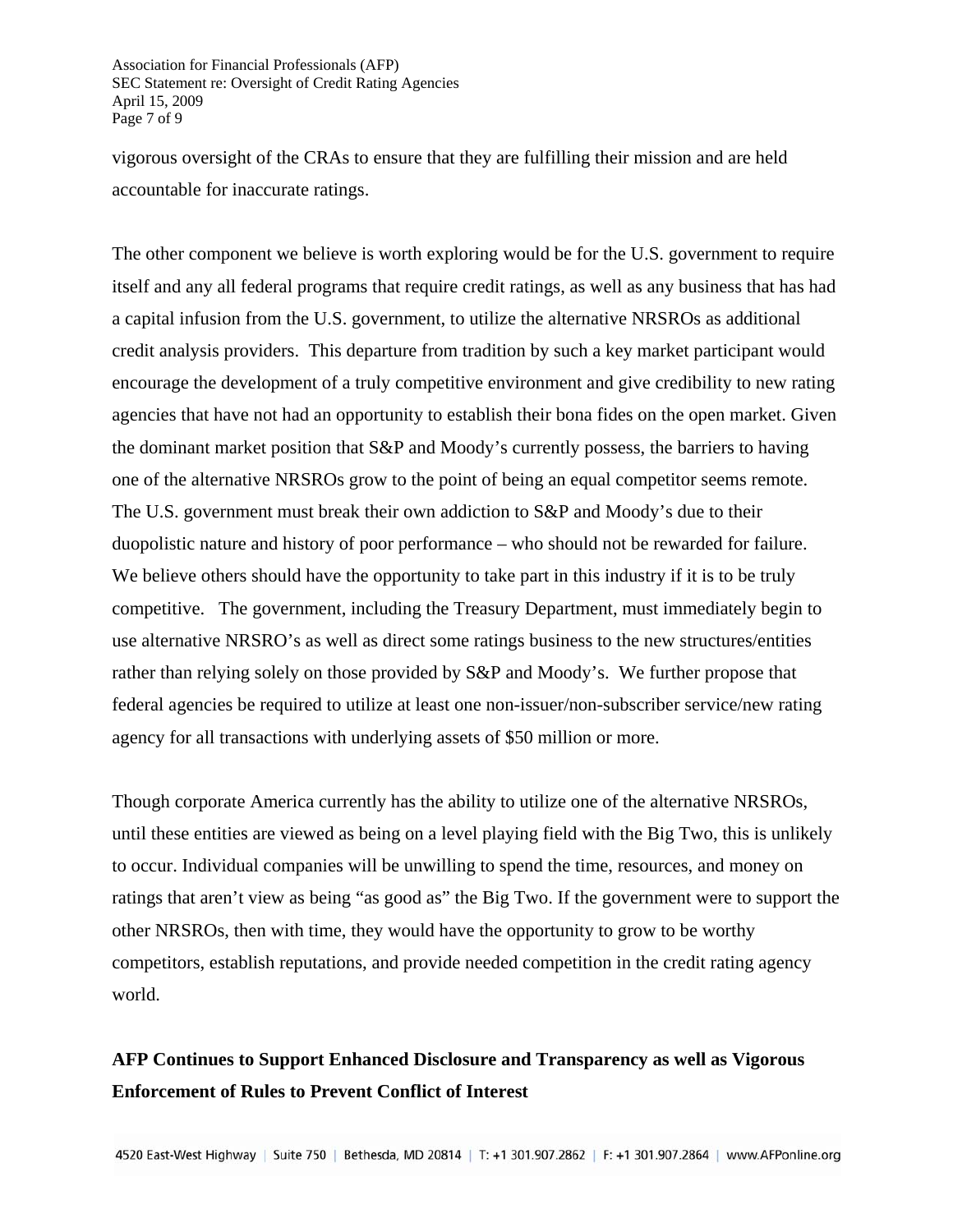Association for Financial Professionals (AFP) SEC Statement re: Oversight of Credit Rating Agencies April 15, 2009 Page 8 of 9

Recently re-proposed rules require additional disclosure of the ratings histories for all outstanding ratings issued by an NRSRO. AFP fully supports increased disclosure requirements, but argues for model agnostic disclosure – it must be the same across the board for all NRSROs regardless of how they are compensated. Under our proposal, every rating organization would be required to disclose the same information about their practices, methodologies and research models. Above all, whether we move to a different rating agency model or not, the SEC must enforce strong anti-conflict of interest rules. Recent history has shown that NRSRO's CANNOT police themselves.

Recently, criticisms about the ratings process have been almost exclusively focused on the issuer-paid model. It is important to note however, that the subscriber-paid model is not devoid of potential conflicts of interest either. For example, a large subscriber, such as a mutual fund company or large financial institution, could exert influence on the ratings process and the direction of ratings for business for competitive reasons. Creating an external organization that seeks no business gains from providing sound and reliable ratings for companies alleviates many potential conflicts of interest.

## **AFP Opposes Unsolicited Ratings from Issuer-Paid Rating Agencies**

The problem with unsolicited ratings is that they are used to generate new business. Unsolicited ratings are largely based on incomplete information that does not include all of the facts. Additionally, unsolicited ratings can also be used to punish entities that do not choose to do business with a particular NRSRO. Unsolicited ratings should only be allowed by 'new' organizations when they are trying to demonstrate their history when applying to become an NRSRO.

### **Immediate Action is Required**

The rating agencies are an ingrained component of the investment decision process, but they have clearly failed, as a group, to provide accurate and timely information to investors over most of this current decade. Over this timeframe, market participants have been punished severely,